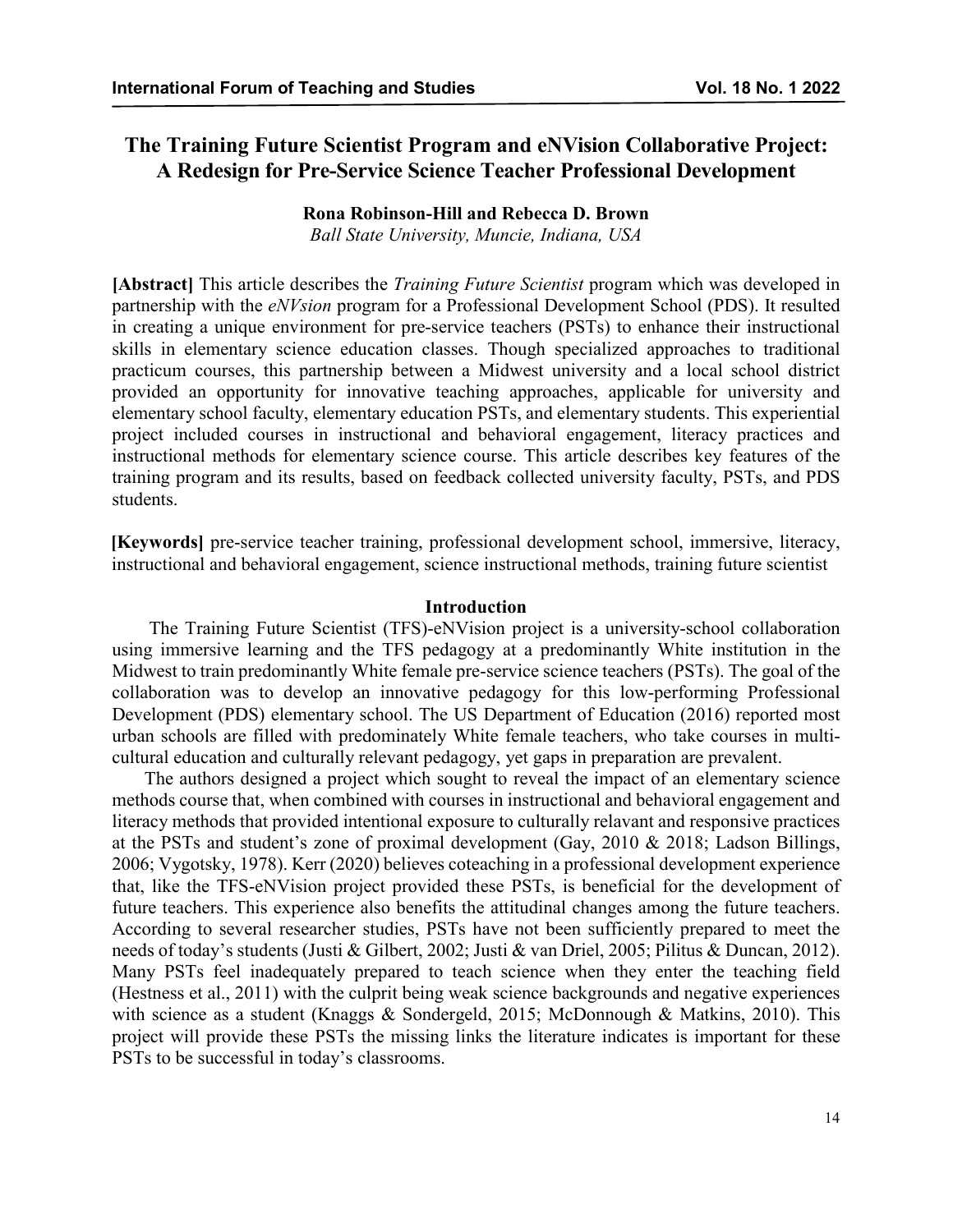The researchers' primary objective of the TFS-eNVision program was to reveal the impact of a PDS partnership facilitated by two university faculty, 14-White female PSTs and a local low performing elementary school in the Midwest that served a diverse population of K-5 grade students. The first author, an African American woman, facilitated and created the TFS program, taught in a nine-hour immersive block, which uses culturally relevant pedagogy (Gay, 2010), inquiry, and the Biological Sciences Curriculum Study (BSCS) 5E Learning Model (Bybee, R. W. et al., 2006). The second author, a White woman, facilitated the PSTs' mastery of literacy, instructional practice, and behavior management through a student-centered and culturally responsive approach. This innovation to this teacher preparation program wants to reduce the White females fears, assumptions and bias when teaching diverse underserved students in grades K-5.

#### **The Issues at Hand**

According to the Indiana Department of Education (IDOE) achievement is defined by a school's performance compared to the state average on standardized tests. Schools that post scores below the state average tend to be labeled as low achieving. The elementary school with which we partnered, though posting some of the highest performance scores in the district, still achieved below the state average in English/Language Arts, Mathematics, Science, and Social Studies. The schools missed the target level in Mathematics by only .04%, but more than 50% of the students scored either below proficiency or approaching proficiency (neither of which is passing) (IDOE, 2021).

The TFS Pedagogy modeled Gloria Ladson-Billings' (2006) philosophy of culturally relevant pedagogy to address the problem many White female teachers grapple with and/or confront how and what to teach poor children of color. This study we designed to address and answer the questions of what impact the TFS-eNVsion PDS project has on White female PSTs and PDS participants. The perceptions of the study participants were then measured after involvement in the intense immersive experience using the BSCS 5E Learning Model, science inquiry and TFS culturally relavant pedagogy.

#### **Key Considerations from the Literature**

In the US, diverse underserved groups comprise a large percentage of students educated in poorer, urban and rural school districts with a large percentage of Bi-POC students, with the majority of the teachers are White females from middle-class families (USDOE, 2016). In the study by the USDOE (2016), it was reported that most of these urban schools are filled with predominately White females who have taken courses in multicultural education and culturally relevant pedagogy, but more exposure to culturally relavant teaching is needed. White students taking courses in multicultural education and using culturally relevant pedagogy is not enough; this only adds to the inequities in public education for diverse underserved groups that continue to plague the US system of education (Farmer-Hinton, 2006; McDonough, 1997; USDOE 2016). The intense immersive experience provided by the TFS-eNVision program which incorporates inquiry and culturally relavant practices in teaching science, literacy, and implementing effective instructional and behavioral engagement hoped to be the missing link in PSTs development.

The primary author partnered with the eNVision program to implement the TFS pedagogy to train the PSTs how to teach science to students in grades K-4 using the TFS culturally relevant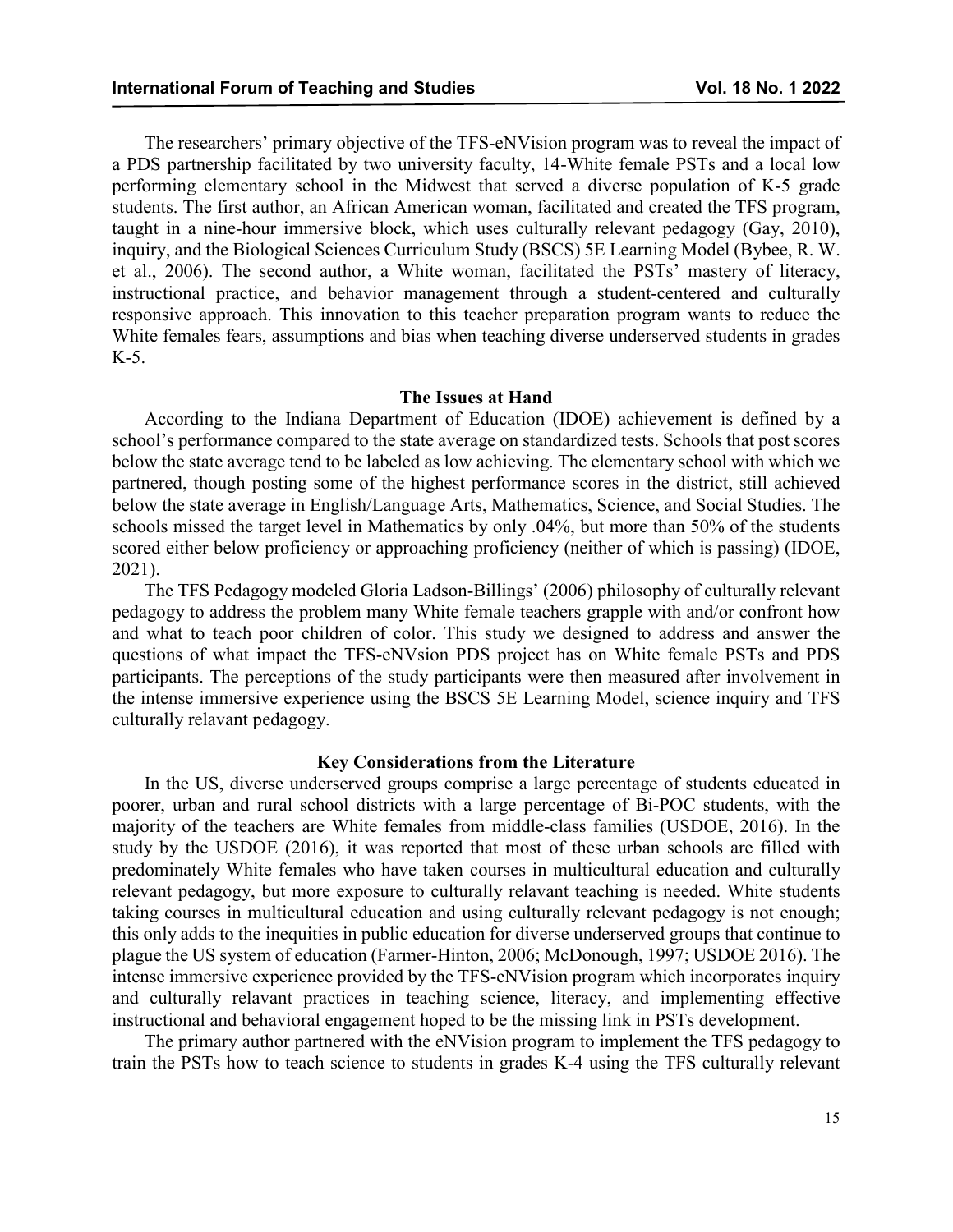pedagogy, inquiry, and the Biological Science Curriculum Study (BSCS) 5E Learning Model (Bybee et al., 2006) as shown in Table 1.

*Table 1 Biological Science Curriculum Study 5E Learning Model*

| Phases      | Summary                                                                                                                                                                                                                       |
|-------------|-------------------------------------------------------------------------------------------------------------------------------------------------------------------------------------------------------------------------------|
| Engagement  | The teacher accesses the students' prior knowledge for the established learning<br>objectives and allows the students to engage in a new concept through using short<br>activities that promote curiosity.                    |
| Exploration | The teacher allows the students to participate in a common base of activities<br>within which current concepts and/or misconceptions, process skills are<br>identified.                                                       |
| Explanation | The teacher focuses the students' attention on specific issues noticed in the<br>Engagement and Exploration phases that can be corrected and/or lead the<br>students to deeper understanding.                                 |
| Elaboration | The teacher challenges the student understanding of the new concepts and<br>provides the student with new experiences to participate in.                                                                                      |
| Evaluation  | The teacher provides an opportunity for the students to access their understanding<br>and abilities, which provides the teacher with an opportunity to evaluate student<br>progress toward achieving the learning objectives. |

Lev sky (1978) offered three insights into three considerations about teaching science to PSTs and children: 1) the zone of proximal development; 2) cultural mediation; and 3) the importance of play. Vygotsky (1978) presupposes that learning occurs first between people and then for the individual. Piaget (1964, 2003) believed that cognitive constructivism, when coupled with interaction with objects and phenomena using science discovery such as the processes involved in using BSCS 5E Learning Model (Bybee et al., 2006) to teach science, which will create more opportunities for science learning. This belief supports preparing PSTs to learn how to co-teach before student teaching and allowing these PSTs to participate first and then implement science lesson plans using the BSCS 5E Learning Model in this immersive experience.

Petit (2017) discussed how using as an integral component in early PSTs development. The outcomes of this research supported that quality co-partnering and professional development are achieved through purposeful co-planning and relationship building. This study was completed with the supervising teachers to whom these PSTs were assigned, which is confirmed by the findings of et al., (2014). Murphy et al. (2013) concur that co-teaching also provided teachers as well as PSTs a platform to reflect on theory and practice in their praxis. In addition, coteaching can improve PSTs and teachers' enjoyment of teaching science, a development of positive and sustainable teaching pedagogy which leads to an increase in student academic achievement, as is shown in this project.

Murphy (2016) described innovative pedagogy for excellence. The goal of this research was to improve the relationship between PSTs and the in-service teacher they were assigned to through the use of co-planning, co-practice, and co-reflection. During co-planning, each participant had a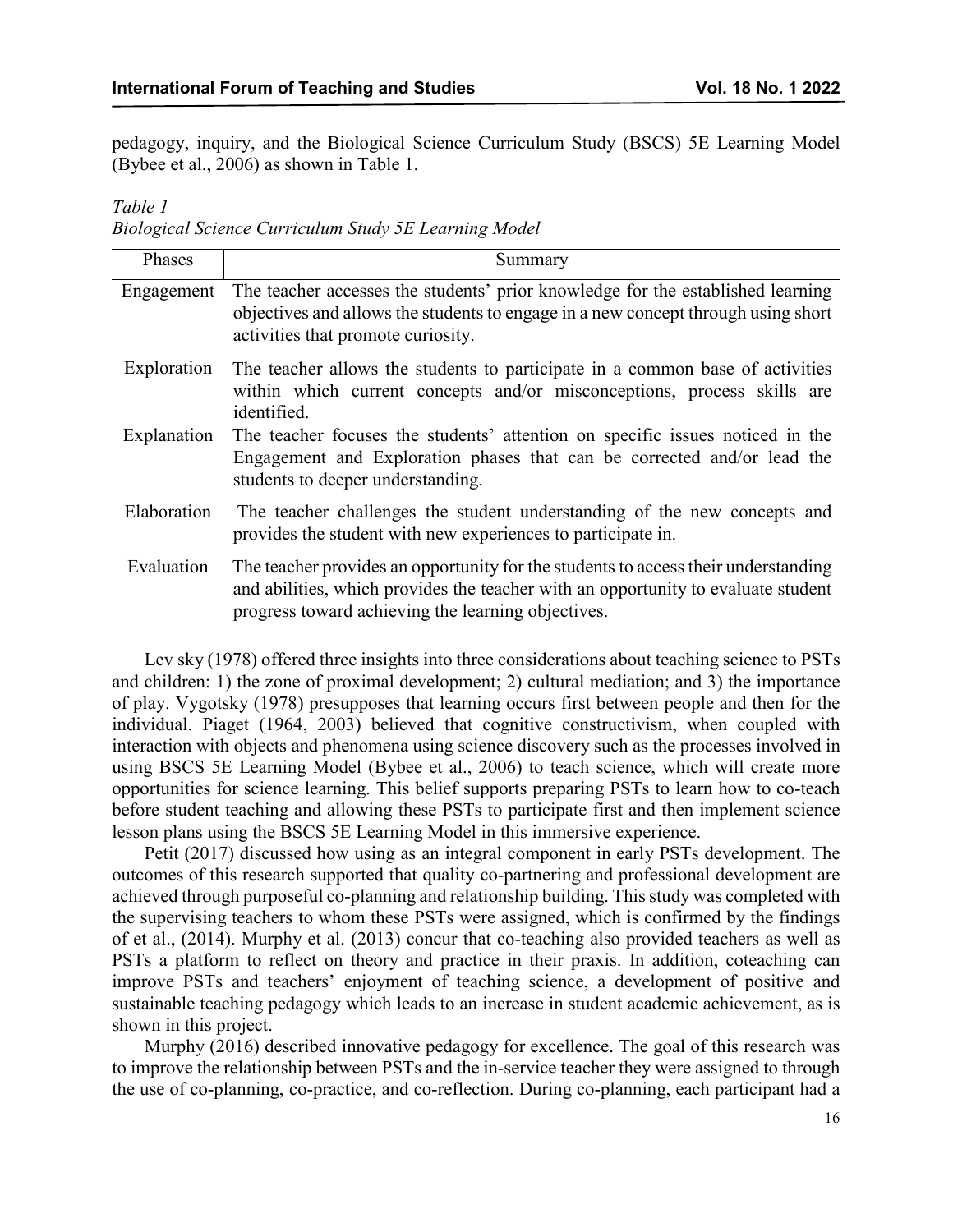joint responsibility and/or role to facilitate the information presented to the students. Murphy et al. (2013) states co-planning can reduce the PSTs and teachers from feeling isolated which influences the coteachers to teach the lesson instead of shifting the lesson to meet the differing needs of the students. Co-practice describes the role coteachers exhibit during the implementation of the lesson plan and/or activities. Ideally, co-teachers rotate when they are instructing the students based on their level of expertise in the content they are presenting or activity at hand. Co-reflection is the final process used in this model and is critical for co-planning to occur in the next phase of the teaching. During co-reflection, each co-teacher reflects on what worked and what did not work as smoothly as desired. In order to improve the next session, co-teacher might have to seek additional tools such as advice from colleagues or consult books and/or online resources that model a more effective way to move forward. Overall, the ideal relationship involves one co-teacher leading and the other co-teacher assisting. As the lesson progresses the assisting co-teacher moves into the leader role and the leader co-teacher assists the new leader.

#### **Conceptual Framework**

The conceptual framework for this research was informed by Gay's (2010 & 2018) culturally relevant teaching (CRT), Ladson-Billings (2006) culturally relevant pedagogy (CRP) and Vygotsky's (1978) teaching in the PST's Zone of Proximal Development (ZPD) and socio-cultural philosophies. These strategies and methods were integrated into the Training Future Scientist program with the goal that the PSTs would transfer these practices to the PDS classrooms. The rationale for the study engaged with a PDS site that personalized and enhanced the experience by honoring the mutual understanding and shared vision for teaching and learning for PSTs and mentor teachers. The TFS-eNVision program provided the PSTs an opportunity to: 1) serve at this low-achieving school for 210+ hours; 2) access to a higher level of collaboration with a veteran teacher and two veteran university professors; 3) weekly and daily reflections; 4) full immersion into the school culture; and 5) time to teach science on nine-consecutive days near the end of the practicum (Brown and Hill, 2021).

#### *Pilot Study Context and Context*

The pilot study, of the TFS-eNVision program was a university-school collaboration using immersive learning and the TFS culturally relevant pedagogy. The initial brainstorming of the TFS-eNVision program began with a conversation with the school principal to assess needs and design a program for the study participants. Included in the study were 14 PSTs, seven veteran certified elementary and 175 diverse underserved students in seven classrooms. In this way, the project provided exposure for the PSTs to 1) the authentic happenings in a low-achieving school; 2) less disruption of the teaching in these seven classrooms; and 3) access to two veteran educators that serve as professors at this predominately white university in the Midwest (Brown & Hill, 2021).

The TFS program embedded how to 1) use and reflect on culturally relevant teaching; 2) implement inquiry-based pedagogy using the BSCS 5E learning Model lesson plan (Bybee, et al., 2006); and 3) an opportunity to co-teach with a peer using Murphy's (2016) co-teaching model to foster positive relationships between the PSTs and the PST's in-service teacher. Each co-teaching team was required to integrate literature and writing in the inquiry science lesson plan each team designed. The lesson plans contained pre and post summative assessments; science data sheets;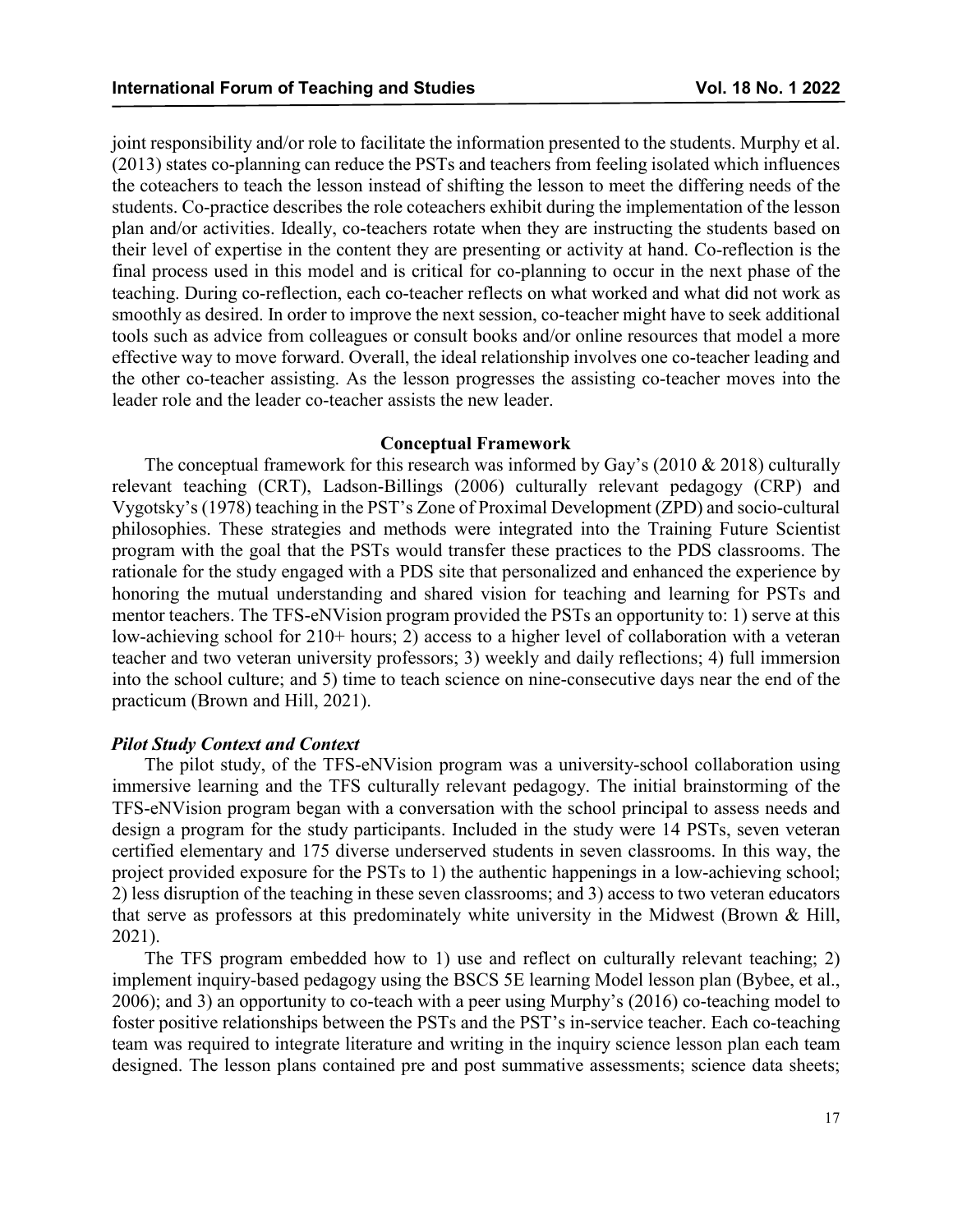and hands-on, minds-on activities that document the students' science understanding and learning, both formative assessments (see Table 2).

## *Table 2*

#### *Examples of Inquiry Formative Assessment Activities*

| Grade<br>level  | Explanations                                                                                                                                                                                                                                  | Examples                                                                                                                                                                         |
|-----------------|-----------------------------------------------------------------------------------------------------------------------------------------------------------------------------------------------------------------------------------------------|----------------------------------------------------------------------------------------------------------------------------------------------------------------------------------|
| K               | This is a plant journal<br>completed by each Kg<br>student to document<br>plant progress.                                                                                                                                                     | Today, I plante<br>seed.<br>d I water my<br>plant today?<br>plant today?<br>ly plant growth<br>My plant growtl<br>A picture of<br>A picture of<br>y plant tode<br>ny plant today |
| 1 <sup>st</sup> | This is a graphic<br>organizer first grade<br>students completed to<br>demonstrate the<br>difference between the<br>three types of matter.                                                                                                    | Gas<br>Liquid<br>Solid<br>fo'<br>$\varrho \Gamma$<br>$C/O$ $udS$                                                                                                                 |
| 3 <sup>rd</sup> | This is an activity third-<br>graders participated in to<br>measure sound vs.<br>distance using a Likert<br>scale. The Likert scale<br>distinguished how much<br>sound the students could<br>hear as the distance<br>increased and decreased. |                                                                                                                                                                                  |

During weeks 12 and 13, the PSTs implemented the inquiry-based lesson plan using the TFS culturally relevant pedagogy and the BSCS 5E Learning Model (Bybee, et al., 2006) over nine consecutive days in seven classrooms with 25 underserved diverse students and one veteran teacher. During weeks 12 and 13 daily, each PST submitted a daily reflection that was evaluated by both authors to address PST concerns before the next teaching day. The final data source was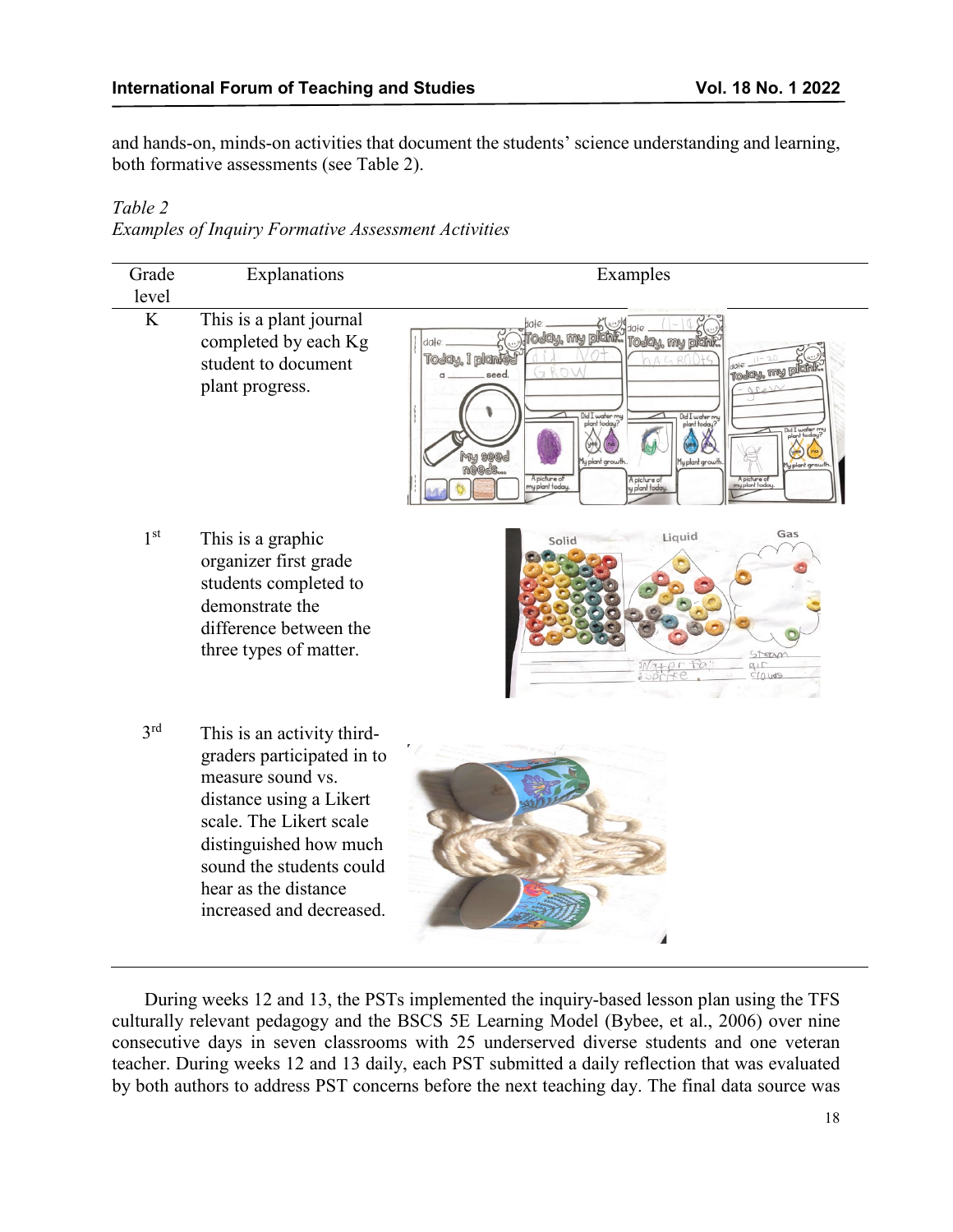a revised exit survey completed anonymously by each PST to identify specific attributes of each university professor and information to inform revisions to this PDS collaboration.

### **Project Analysis and Findings**

The summative assessments were the pre/post assessments administered on day one and day nine during the science teaching; and the Northwest Evaluation Association (NWEA) standardized assessments (Winter, 2020). The NWEA assessments compared the outcomes of the TFSeNVision participants to the non-TFS-eNVision participants at the PDS site (see Figure 2).

### *Figure 2*

TFS-eNVision Student NWEA RIT Total Growth Scores –Winter - 2020 Summative Assessment



The daily formative assessments were hands-on, minds-on activities, Kahoot questions and information recorded in the student's science notebook (see Figure 1).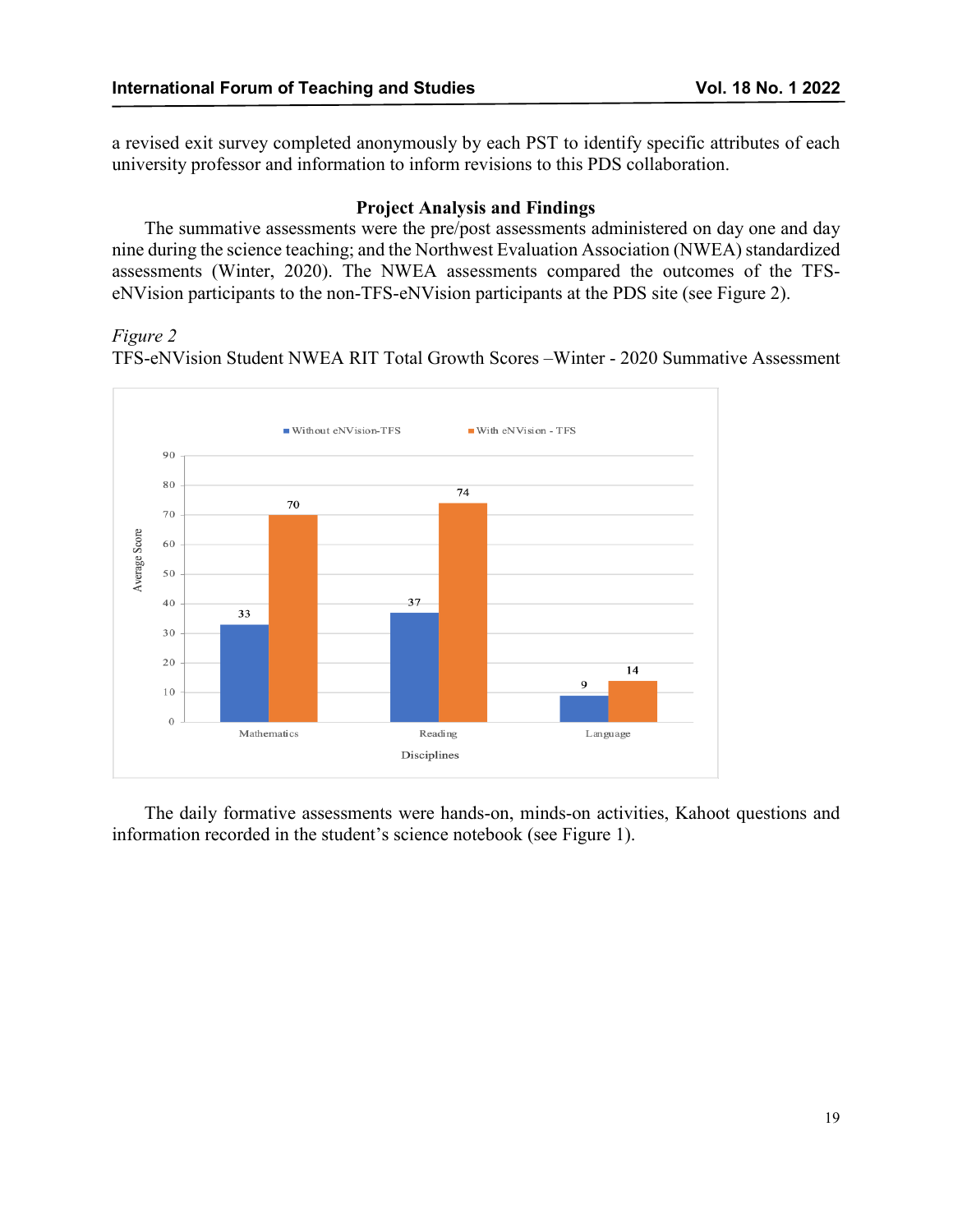

*Figure 1 TFS-eNVision Student Science Formative & Summative Assessments Scores*

No control data was available for the PDS students that did not participate in the TFS-eNVision program. The rationale for all these assessments was to document science understanding and learning for all TFS-eNVision PSTs and PDS K-4 students. Finally, the principal and university faculty shared reflections to express the benefits and impact of this intense immersive experience on the PSTs compared to a traditional practicum in a non-PDS school that normally included less than 20 contact hours for the PSTs.

The preliminary results are the average NWEA standardized test results for the classrooms (*n*=7) that participated in the TFS-eNVision program compared to the control, the classrooms (*n*=5) that did not participate in the program (see Table 3).

*Table 3*

*PDS Student Results from the NWEA RIT Total Growth Scores, Winter 2020*

| Conditions                 | Mathematics | Reading | Language |
|----------------------------|-------------|---------|----------|
| Control group              |             |         |          |
| TFS-eNVision<br>Classrooms |             | 74      | 14       |

*Note.* The n indicates the number of classrooms, not the number of individual students. The values are percentages.

For mathematics and reading, the students who participated in the TFS-eNVision program total growth score was twice the total growth score as the control group. The language total growth score was one and a half times higher than the control group. The preliminary results are averages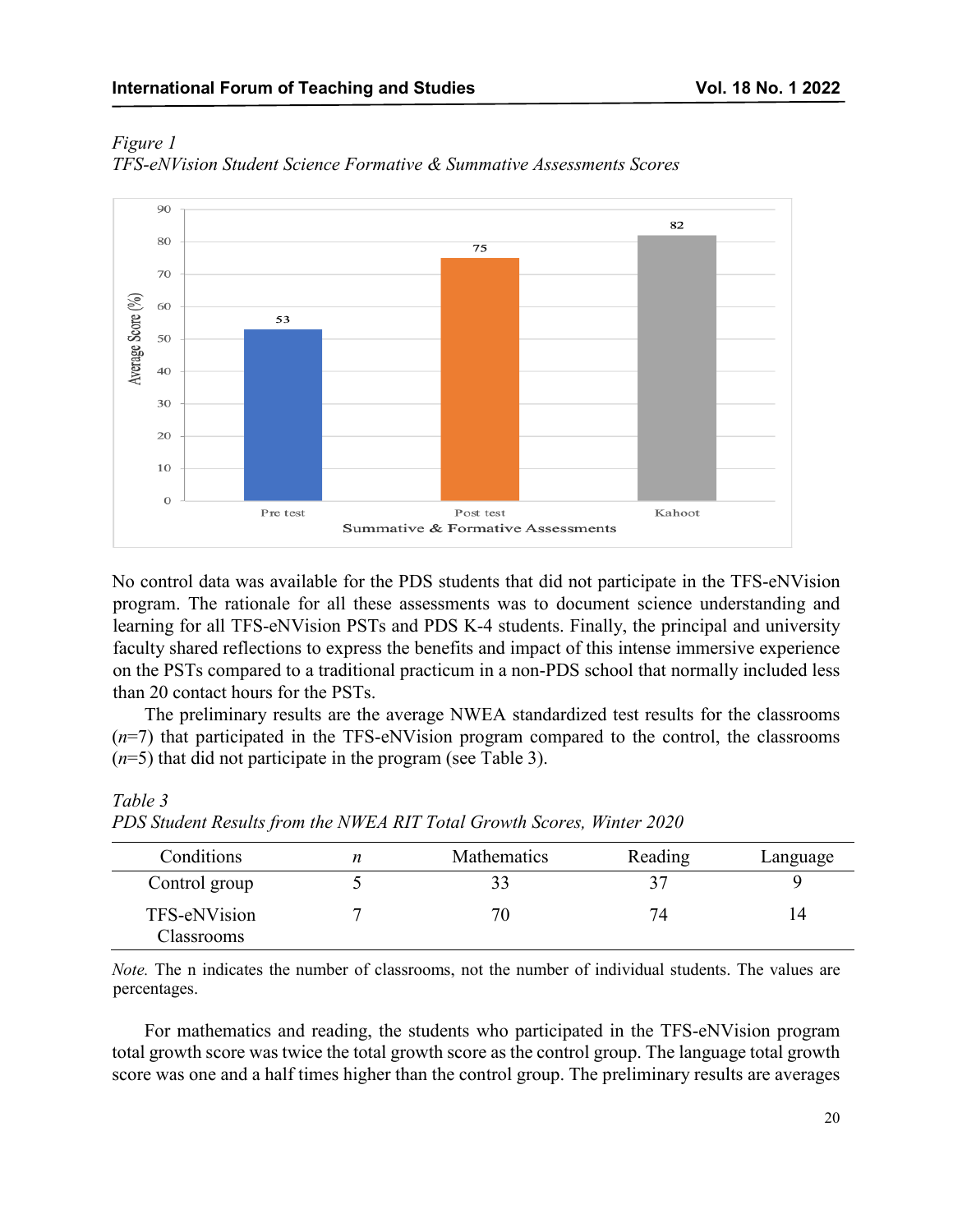from the formative and summative assessments implemented with the PDS K-4 students during the science lessons (see Table 4).

|                             |                  | Pretest | Posttest | Kahoot Average |
|-----------------------------|------------------|---------|----------|----------------|
| Grade levels                | $\boldsymbol{n}$ | Average | Average  | Score          |
| Kindergarten                | 22               | 69%     | 94%      | 88%            |
| First                       | 48               | 46%     | 85%      | 67%            |
| Second                      | 24               | 62%     | 60%      | 73%            |
| Third                       | 25               | 46%     | 80%      | 82%            |
| Fourth                      | 24               | 50%     | 84%      | 74%            |
| <b>TFS-eNVision Program</b> | 143              | 55%     | 81%      | 77%            |

### *PDS Student Science Results from Formative and Summative Teacher-Made Assessments*

*Note.* Third grade information is only for one class due to missing data from one of the PST coteaching teams.

These assessments were created and delivered through the online platform Kahoot and in hard copies of each pre and post assessment. Most of the grade levels improved from the pretest to the posttest except the second graders. The kindergarteners and second graders pretest averages were higher than the program average of 55%. The second and third graders posttest averages were less than the program average of 81%. The first, second, fourth grade Kahoot averages were lower than the program average of 77%.

Table 5 shows the PSTs' daily reflections during science instruction. The reflections were extrapolated from two students from three different days: day one, five and eight during the nine consecutive days the student's taught science. These are examples from two students' efficacious statements reported in the reflective journal and were representative comments from most of the students in the program.

### *Table 5*

*Table 4* 

| Student | Grade level | Practicum | Reflections                                                         |
|---------|-------------|-----------|---------------------------------------------------------------------|
|         | Taught      | Day       |                                                                     |
| A       | K           |           | "After today I am feeling confident in my test giving skills        |
|         |             |           | noticed that the students really enjoyed the Kahoot, so we are      |
|         |             |           | thinking of adding our probing questions to our Kahoot as well."    |
|         |             |           | "After today I am feeling more confident in leading instruction     |
|         |             |           | and being the main teacher in the classroom.                        |
|         |             |           | Today I observed that the students really enjoy hands on activities |
|         |             |           | and crafts. Today I observed that the students are engaged when     |
|         |             |           | they know what is going on in the class."                           |
|         |             | 8         | "I observed almost all of the students being able to answer the     |
|         |             |           | post-test questions right away."                                    |

*Pre-Service Teachers (PSTs) Beliefs Regarding Science Education Impact*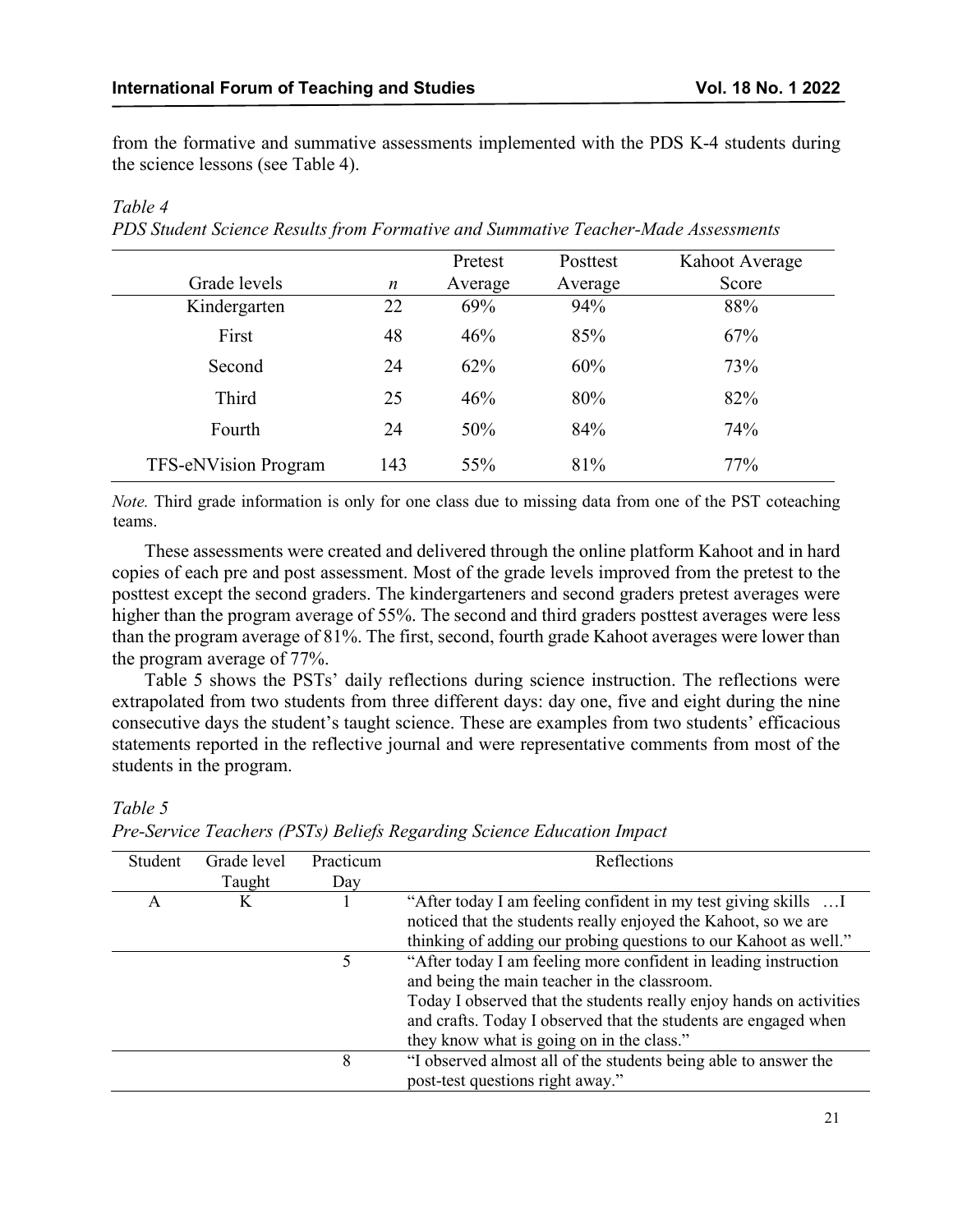| $\mathbf B$ | 3 <sup>rd</sup> |   | "The students confidently filled out the left side of the plant<br>booklet. They knew all the parts because we reviewed them<br>yesterday. The students loved the yoga because it gave them a<br>chance to sit and reflect on what they just learned."                                                                                                                                                                                                                                                                                                                                                                                                                                                                                                                                                                                                               |
|-------------|-----------------|---|----------------------------------------------------------------------------------------------------------------------------------------------------------------------------------------------------------------------------------------------------------------------------------------------------------------------------------------------------------------------------------------------------------------------------------------------------------------------------------------------------------------------------------------------------------------------------------------------------------------------------------------------------------------------------------------------------------------------------------------------------------------------------------------------------------------------------------------------------------------------|
|             |                 | 5 | "During day five of practicum, the students reviewed the<br>information they discovered from the videos on Schoology (about<br>the three types of plants). To do so, I asked guiding<br>questions/discussion starters and when the kids responded, Paige<br>wrote down what they said. They then filled out what she wrote<br>on their individual Venn diagrams. After this, the students<br>answered the day's probing questions. Next, we explained that we<br>were going to do virtual reality; the students were SO excited and<br>happy when this was announced. Then, we split them off into<br>groups of three. Each group went into a different area of the room<br>and took turns looking at the three different environments of the<br>C3, C4, and CAM plants. Lastly, the students took a Kahoot. To<br>transition into what Mrs. Barbosa was doing next" |
|             |                 | 8 | "During day 8 of practicum, the students took a Kahoot that asked<br>questions about what should be included in their podcast. Next,<br>the students finished up their scripts they started the day<br>previously. Then, the students filmed/recorded their podcast. The<br>students absolutely LOVED this assignment. They were super<br>excited when they found out that they could watch their peers'<br>podcasts and leave comments on the discussion board!"                                                                                                                                                                                                                                                                                                                                                                                                    |

Table 6 contains reflections from the same two PSTs daily reflections during science instruction.

## *Table 6*

*Pre-Service Teachers (PSTs) Benefits Reported Regarding Science Education Impact*

| Student | Grade        | Day | Reflections                                                                                                                                                                                                                                                                                                                                                                                                                                                                                                                                                          |
|---------|--------------|-----|----------------------------------------------------------------------------------------------------------------------------------------------------------------------------------------------------------------------------------------------------------------------------------------------------------------------------------------------------------------------------------------------------------------------------------------------------------------------------------------------------------------------------------------------------------------------|
|         | Level Taught |     |                                                                                                                                                                                                                                                                                                                                                                                                                                                                                                                                                                      |
| A       | K            |     | "In my classes I have heard about classroom management but until<br>this course I have not been able to actually see it in process. I was<br>able to see how management can be used in a classroom and how<br>it differs for all students. I feel like this course gives future<br>teachers the time and opportunity to have practice teaching before<br>student teaching starts. How a morning in a kindergarten<br>classroom looks like. I have taken kindergarten classes that talk<br>about mornings, but I did not have the opportunity to see this in<br>use." |
|         |              | 5   | "I have been able to actually work hands-on with students<br>instead of just watching videos and hearing about it in my<br>classes."                                                                                                                                                                                                                                                                                                                                                                                                                                 |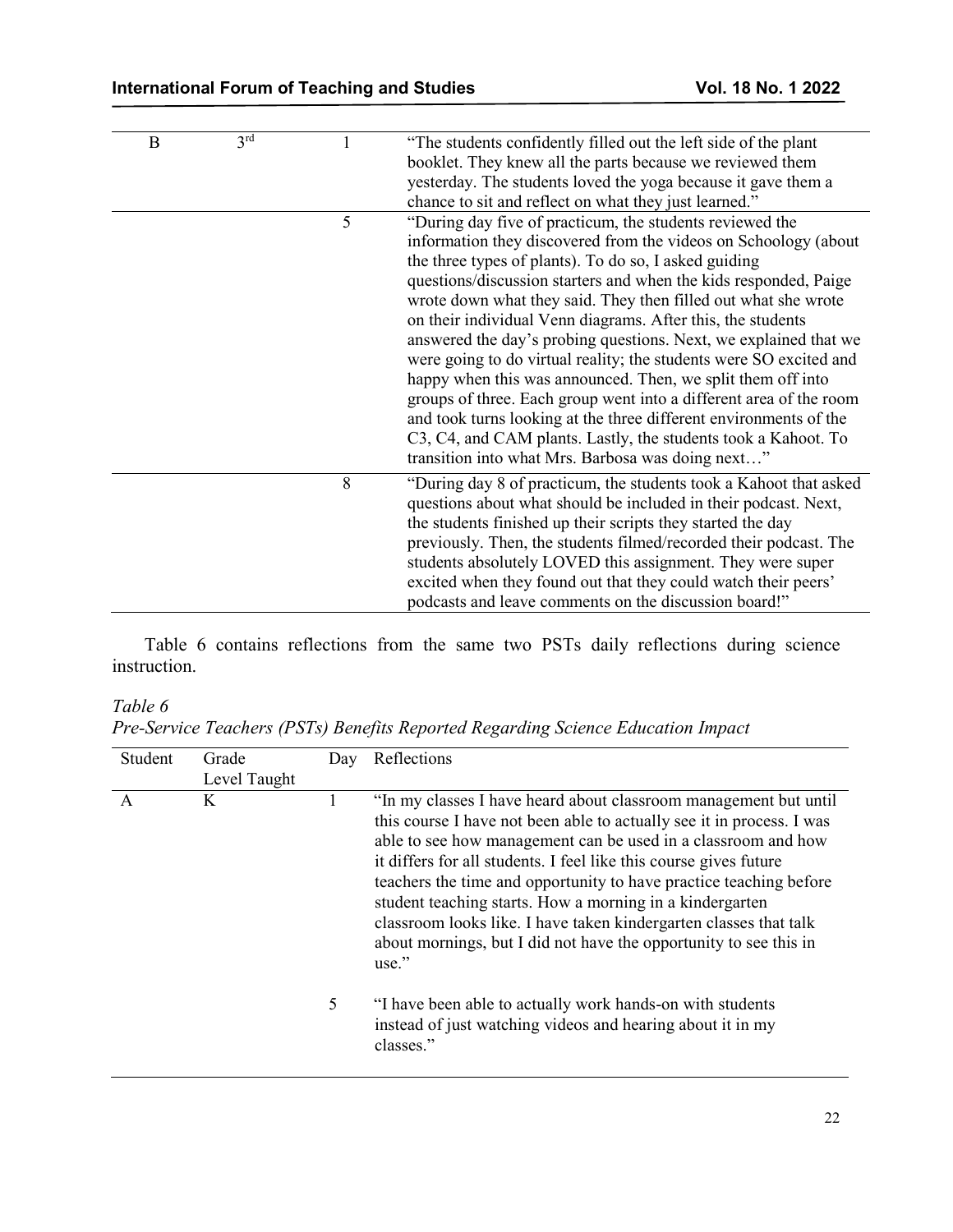|   |   | 8 | "This course has given me the opportunity to create a whole unit"<br>lesson plan and then implement it in a real classroom. This has<br>helped me gain confidence in teaching and leading a class.<br>Through this experience I have been able to interact with<br>students in the grade level I want to teach when I graduate." |
|---|---|---|----------------------------------------------------------------------------------------------------------------------------------------------------------------------------------------------------------------------------------------------------------------------------------------------------------------------------------|
| B | 3 | 1 | "Creating a cross-disciplinary lesson with writing and science is<br>easier than it seems. Science is very underrated and needs to be<br>recognized."                                                                                                                                                                            |
|   |   | 5 | "Classroom management techniques such as call and responses are<br>vital when teaching."                                                                                                                                                                                                                                         |
|   |   | 8 | "Teachers need to provide challenging projects to their students."                                                                                                                                                                                                                                                               |
|   |   |   |                                                                                                                                                                                                                                                                                                                                  |

The biggest impact of the TFS-eNVision program for this PDS school is the opportunity to serve in a low-achieving school with underserved diverse students during the school day that normally do not receive authentic hands-on, minds-on science instruction (IDOE, 2021). An analysis by the authors found that the increased time the PSTs received in the school engaged with students increased the PSTs confidence and competency to teach in the future, suggesting that future practicums in non-PDS sites should include an increase of at least ten hours in the practicum before they begin teaching science to ensure the PSTs build a relationship with the practicum students and teachers. Additionally, the findings support an immersive experience such as TFSeNVision can produce educators who are culturally relevantly and responsive. The value of immersing PSTs in their school community while they participate in a multidisciplinary course block is unmatched by traditional approaches to field placements. Providing such an opportunity should be a priority in education programs.

#### **Discussion**

The TFS-eNVision school-university collaboration partnership with this PDS seems to impact all the participants in this collaboration. The summative assessments administered to the TFSeNVision elementary students both revealed an increase in all three areas of the NWEA RIT Total Growth Scores Winter 2020 results, with the greatest increase in mathematics. The second formative assessment for the elementary students revealed an increase in all grade levels except second grade. The formative assessments designed in the TFS-eNVision program were hands-on, minds-on inquiry activities which allowed the PDS students to participate in science. The outcome demonstrated the PDS students' increase in science content knowledge and understanding. These results support Vygotsky (1978) theory of teaching and learning in the students' ZPD and sociocultural philosophies while using inquiry-based teaching.

The TFS-eNVision program impact on the PSTs included: 1) training and continued growth by providing authentic teaching experiences; and 2) extended time in the school with the students and mentor teachers which benefitted all participants in the TFS-eNVision program. This was revealed in the PDS student's formative and summative assessment scores; and the progression of growth in the PSTs as revealed in the sample daily science reflections. Reflections during the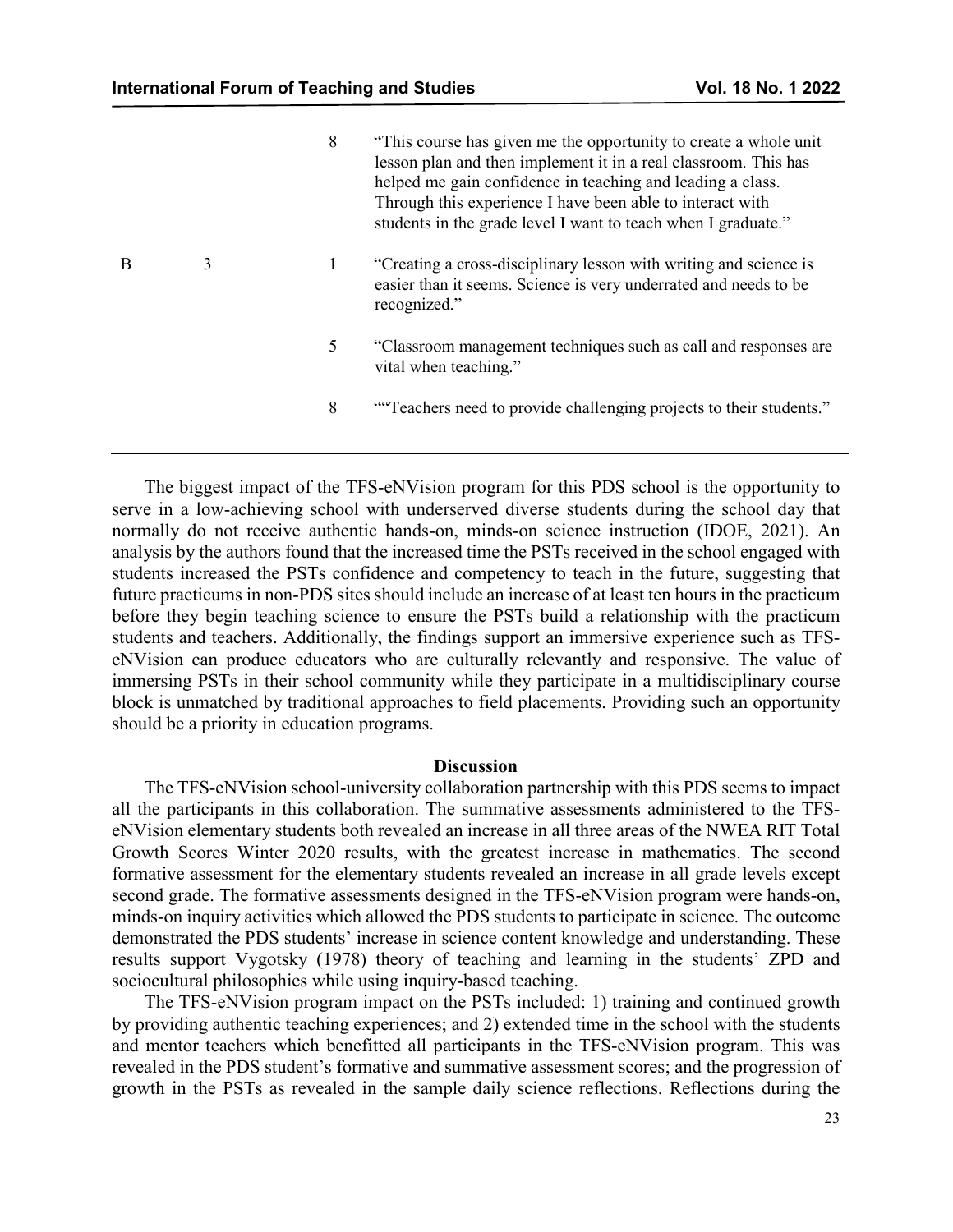semester indicated growth and perceptions from most of the PSTs which was supported by the quantitative data collected from the preliminary science pre/post assessments and NWEA RIT Total Growth Scores Winter 2020 standardized assessment growth.

The reflections from PSTs, university faculty and the PDS principal all revealed a positive impact from participating in the TFS-eNVision project in a PDS site. Rethinking the structure of teacher preparation programs is critical if the US is going to produce competent and confident White female teachers to teach students from diverse cultural/ethnic backgrounds with a reduction in bias, ethnic stereotyping, cultural ethnocentrism, fears and/or anxiety. Pedagogical designs (using culturally relevant teaching, inquiry, coteaching and the BSCS 5E Learning Model) are anticipated to aid in reducing the theory-practice gap that initial teacher education (ITE) programs report as a problem in teacher education prep programs (Feiman-Nemser, 2001; Veeman, 1984; Bates, 2002; Connelly & Clandinin, 1995; DEST, 2002; Ethell, 1997; Kalantzis, Cope, & Harvey, 2003; Levine, 2006; Louden et al., 2006; C. S. Marshall, 1999; Murray, Nuttall, & Mitchell, 2008; Nelson, 2005; Smith, 2000, 2008; Sumara & Luce-Kapler, 1996). This innovative structure can possibly influence their implementation of science lesson plans during student teaching or in their regular classrooms.

The PSTs demonstrated Gay's (2010 and 2018) 'caring in action' and Ladson-Billings (2006) culturally relevant teaching all semester with the PDS students. Adoption of these philosophies and suggested pedagogy will also help reduce the PSTs fears to teach their future students. Murphy et al. (2013) reports co-teaching, co-planning and co-reflection helps co-teachers from feeling isolated in teaching which is another attribute the PSTs reported after participating in this program. Martin (2009) beliefs around co-teaching was also supported because the PSTs did see an increase in their quality of teaching science, which led to an increase in the PDS student academic achievement and science learning. The PSTs also expressed a greater enjoyment of science and development of a positive and sustainable teaching approaches. The PDS students results from the formative and summative assessments from this experience, although preliminary, seems to show their teachers, PSTs, and school principal that participation in the TFS-eNVision program did impact their ability to learn and understand science. Their participation seems to influence how the TFS-eNVision PDS participants performed on their standardized NWEA RIT Total Growth Scores, Winter 2020 (see Figure 2).

#### **Suggestions and Educational Implications**

TFS-eNVision program embedded in a PDS school in the Midwest is an excellent model to use in other low performing schools in this area. The 14-week practicum experience exposed the PSTs to what is happening in a PDS school from day to day. Requiring the PSTs to teach science in co-teaching teams with another PST and veteran teacher, using the BSCS 5E Learning Model, reduced the White female PSTs' bias, assumptions, and fears to teach diverse underserved groups. Moore (2008a); & Rodriguez (1998) indicated that unless PSTs address these deficit notions, they will not become the teachers who promote culturally relevant teaching, which is critical when serving diverse underserved groups. Zapata (2013) calls it a paradigm shift which involves a transformation, a metamorphosis that yields PSTs serving as change agents in teacher education.

Our preliminary data also indicated science education preparation programs that are tailored to address White female PSTs' bias, assumptions, and fears to teach diverse underserved groups can provide opportunities in the classroom and in a practicum before student teaching to articulate and confront their beliefs and biases and/or misconceptions. Educational programs need to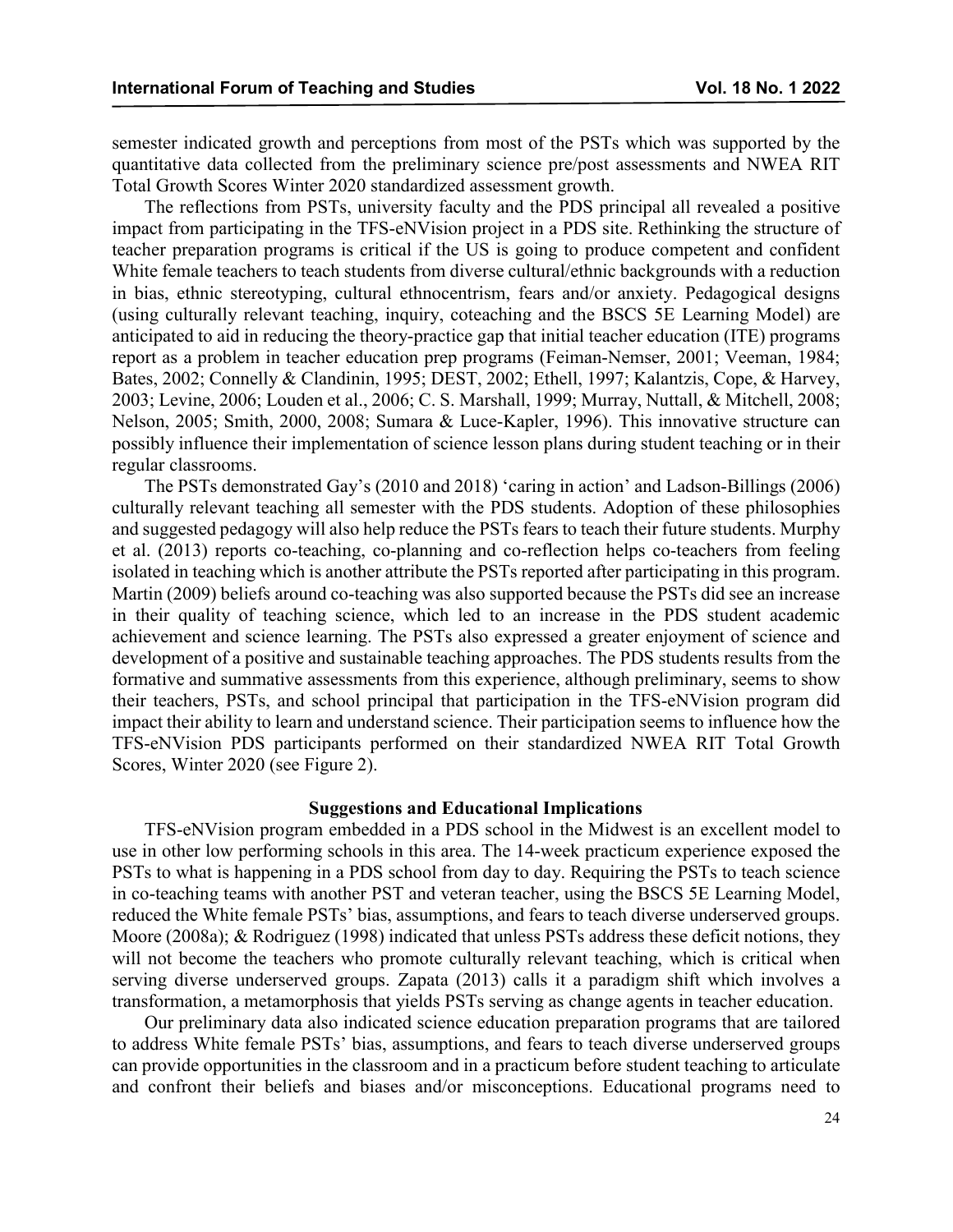undergird these PSTs in their preparation, creating White female teachers that are competent and know how to teach in the student's ZPD that uses desirable and equitable science pedagogy.

#### **References**

- Ambrosetti, A., Knight B.A., & Dekkers, J. (2014). Maximizing the potential of mentoring: A framework for pre-service teacher.
- Bates, R. (2002). Australian teacher education: Some background observations. *Journal of Education for Teaching*, *28*, 217-220.
- Brown, R., & Robinson-Hill, R. (2021). eNVision: A Collaborative Redesign of Pre-Service Teacher Candidate and Faculty. Collaborations*: A Journal of Community-Based Research and Practice*, *4*(1), 9, 1–11. DOI: https://doi.org/10.33596/coll.77.
- Bybee, R. W., Taylor, J. A., Gardner, A., Scotter, P. V., Powell, J. C., Westbrook, A., & Lands, N. (2006). *The BSCS 5E Instructional Model: Origins & Effectiveness A Report Prepared for the Office of Science of Education National Institutes of Health*. BSCS.
- Connelly, F. M., & Clandinin, D. J. (1995). Teachers' professional knowledge landscapes: Secret, sacred, and cover stories. In D. J. Clandinin & F. M. Connelly (Eds.), *Teachers' professional knowledge landscapes* (pp. 3-15). New York: Teachers College Press.
- Department of Education Science and Training (DEST). (2002). *An Ethic of Care: Effective Programmes for Beginning Teachers,* Project through the Quality Teacher Program, Commonwealth of Australia, Canberra, October.
- Ethell, R. G. (1997). *Reconciling propositional and procedural knowledge: Beginning teachers' knowledge in action*. Unpublished doctoral thesis, Griffith University, Brisbane, Qld.
- Farmer-Hinton, R. L. (2006). On becoming college prep: Examining the challenges school stat members face while executing a school's mission. *Teachers College Record, 108*(6), 1214-1240.
- Feiman-Nemser, S. (2001). From preparation to practice: Designing a continuum to strengthen and sustain teaching. *Teachers College Record, 103,* 1013-1055*.*
- Gay, G. (2010). *Culturally responsive teaching: Theory, research, and practice*. Teachers College Press.
- Gut, D., Beam, P.C. Henning, J.E., Cochran, D.C. & Knight, R.T. (2014). Teachers' perceptions of their mentoring role in three different clinical settings: Student teaching, early field experiences, and entry year teaching. *Mentoring & Tutoring: Partnership in Learning, 22*(3), 240-263.
- Hestness, E., McGinnis, J. R., Riedinger, K., & Marbach-Ad, G. (2011). A study of teacher candidates' experiences investigating global climate change education within an elementary science methods course. *Journal of Science Teacher Education, 22*, 351-369.
- Indiana Department of Education [IDOE]. (2021). *Welcome to INview.* https://inview.doe.in.gov/.
- Justi, R. S., & Gilbert, J. K. (2002). Modeling teachers' view on the nature of modeling, and implications for the education of modelers. *International Journal of Science Education, 24*(4), 369-387.
- Justi, R., & van Driel, J. (2005). The development of science teachers' knowledge on models and modeling: Promoting, characterizing, and understanding the process. *International Journal of Science Education*, *27*(5), 549-573*.*
- Kalantzis, M., Cope, B., & Harvey, A. (2003). Assessing multiliteracies and the New Basics. *Assessment in Education: Principles, Policy and Practice*, *10,* 15-26.
- Knaggs, C. M., & Sondergeld, T. A. (2015). Science as a learner and as a teacher: Measuring science selfefficacy of elementary pre-service teachers. *School Science and Mathematics, 115,* 117-128.
- Ladson-Billings, G. (2006). "Yes, But How Do We Do It?" Practicing Culturally Relavant Pedagogy. In Landsmen, J. & Lewis, C. (Eds). White Teachers/Diverse Classrooms. (pp. 29—41. Stylus Publishers.
- Levine, A. (2006). *Educating schoolteachers*. Washington, DC: The Education Schools Project. Retrieved from http://www.edschools.org/pdf/ Educating\_Teachers\_Report.pdf